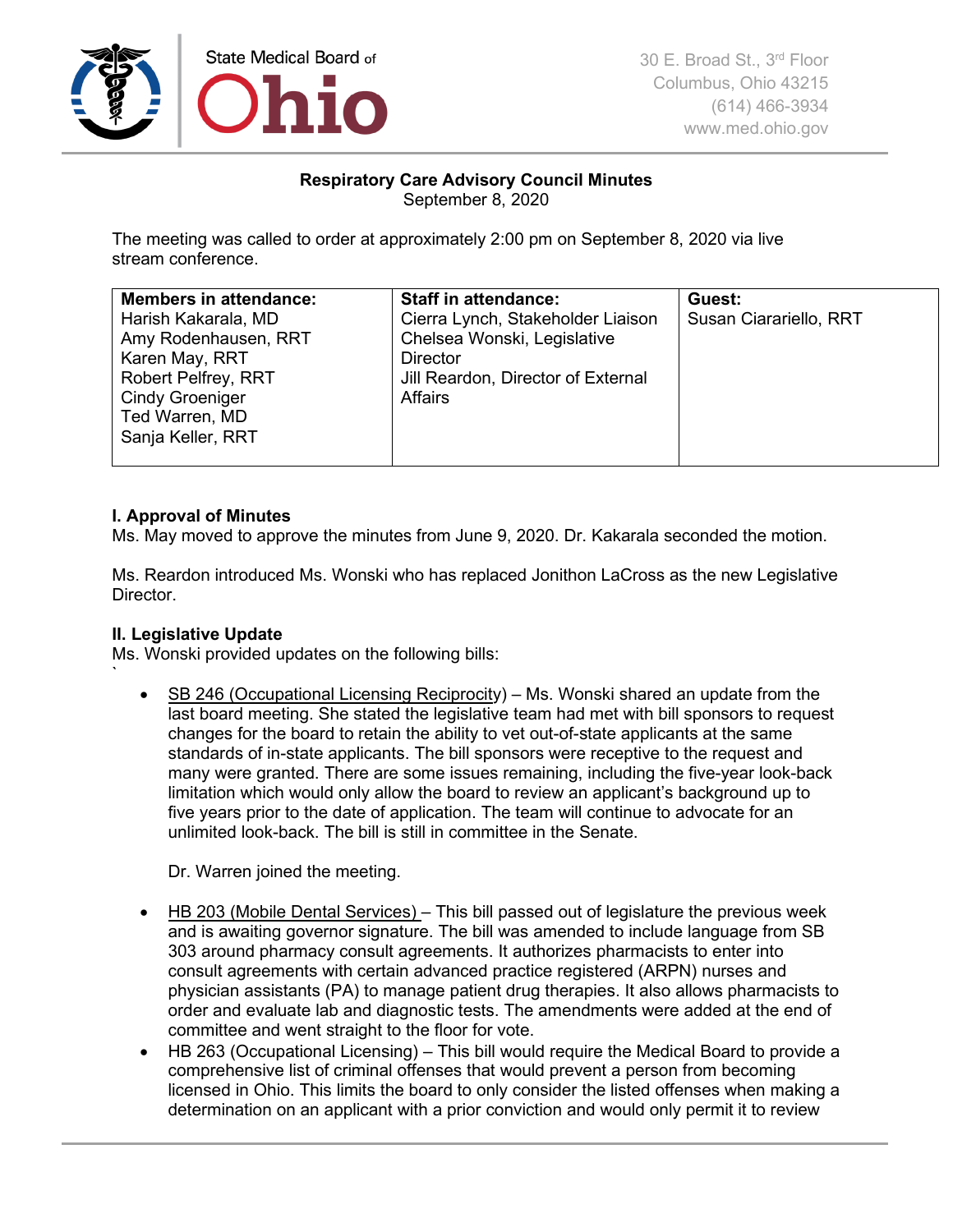the previous five years. When the bill was in the Senate, the board worked with a consortium of state health care boards to present amendments to the sponsors, however very few were included in the House-passed version of the bill.

- HB 341 This bill passed out of the legislature the previous week. It authorizes pharmacists to administer long-acting extended release drugs to treat drug addiction. An amendment authorized certain ARPNs and PAs to develop protocols that permit individuals and employees to personally furnish or administer naloxone. This bill is awaiting the governor's signature
- HB 492 This bill expands PA abilities to perform procedural sedation for rapid intubation. The language would also change supervision agreements to collaborative agreements. Due to concerns regarding scope of practice, the legislative team is meeting with board members and stakeholders to address.
- HB606– This bill passed out of the legislature and provides civil immunity for health care and emergency services provided during a government declared disaster or emergency for exposure, transmission, or contraction of coronaviruses. The final bill extends protection through September 2021 and has been delivered to the governor.
- HB 679 (Telehealth) The legal team drafted amendments around initial visits, consistency, and standard of care, Medical Board rule making authority and synchronous technology, which will be reviewed at the next ad hoc telehealth committee meeting.

Ms. Keller joined the meeting.

# **III. Rule update**

Ms. Reardon stated there were two rules up for discussion; one which will be effective September 30 and another that will have a hearing.

Ms. Lynch provided an update for OAC 4761-6-01 and 4761-7-04, regarding the competency form and education verification form the board receives from L1 permit holders. At the end of the month, the board will provide a new form for verifications. The education verification form is final; however the board is still working on the competency verification form. Instead of educational providers sending a list to the board each time one permit holder completes a competency, the new format will exclusively occur between the educational provider, the student, and the employer. The board plans to have the rule drafted by the next council meeting and may schedule an additional council meeting prior to the December meeting to provide a chance for members to review the draft.

Ms. Lynch continued, there is a virtual public hearing scheduled for a respiratory care ethics course on September 24 at 1:30 p.m. The rules define the criteria for ethics courses. She invited the council members to view the hearing and submit comments before September 24.

Ms. Reardon referred the council to the respiratory care licensure numbers from the board's Annual Report. The report displayed licensing from 2018, 2019, and 2020 as well as a graph depicting peaks of licensing over the course of a year.

# **IV. Sue Ciarariello speaks for the Ohio Society for Respiratory Care (OSRC)**

The group resolved a technical issue.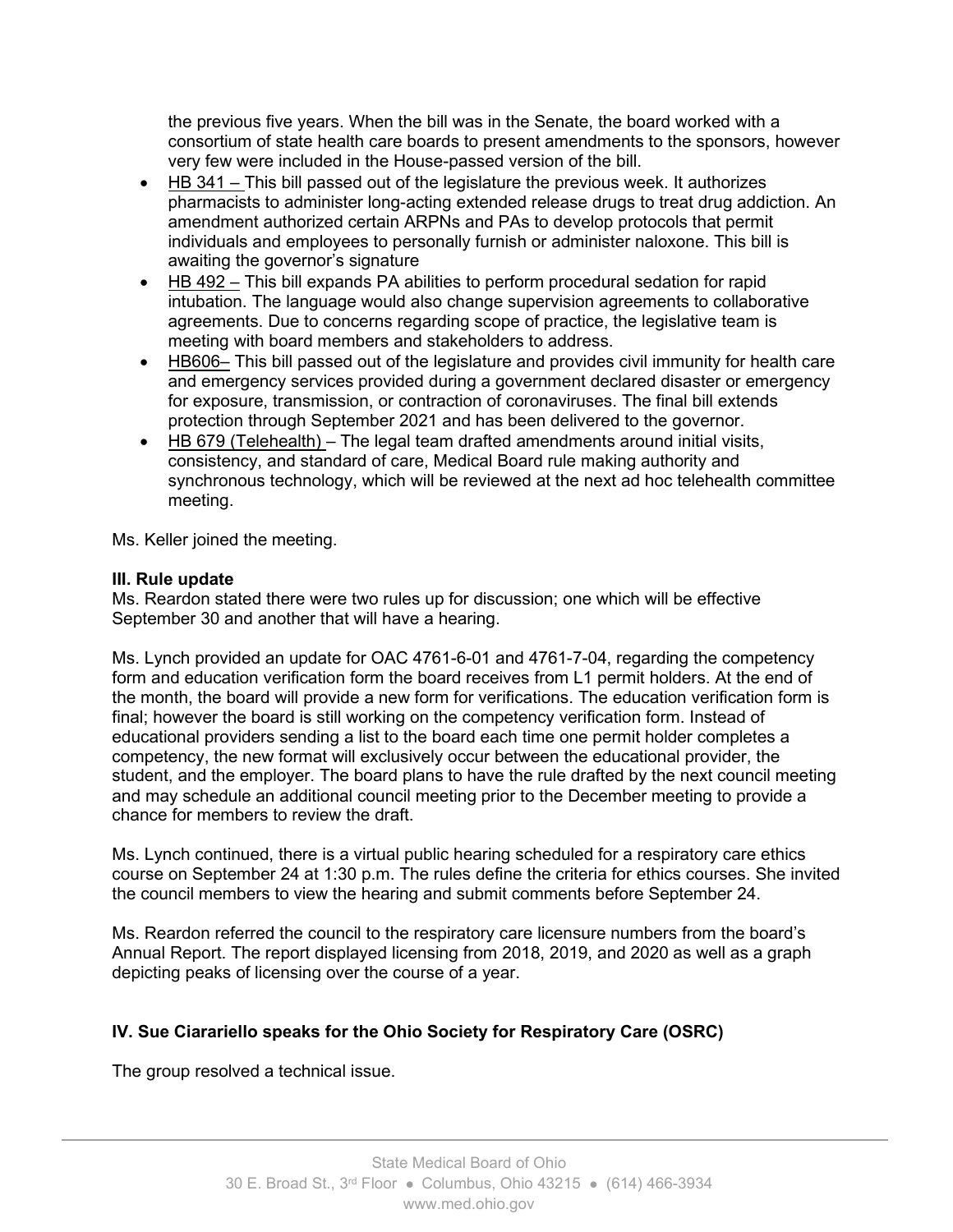Ms. Ciarariello stated at the first RCAC meeting in May 2018, members spoke with Executive Director Groeber concerning goals for the council. One member discussed advancing the practice of respiratory care. Ms. Ciarariello assured the council the OSRC is not asking for immediate action items from the council or the board.

She shared her intent for the discussion:

- To introduce and find the concepts of advanced respiratory therapists
- To review the progress made nationally and locally to advance the practice
- To specifically discuss Ohio State's master's program including curriculum and clinical education
- To educate and evoke dialogue concerning the APRT, its value and role with all stakeholders

Ms. Ciarariello stated since fall of 2019, there have been four separate statewide forums and provided a highlight of the presentations.

Ms. Ciarariello defined an advanced practice respiratory therapist as a non-physician, advanced practice provider like APRN or PA. It offers a clinical ladder for respiratory therapists and requires a minimum of a master's, possibly a doctorate degree. It builds on a bachelor's in respiratory care to create an advanced practice provider uniquely prepared to care for cardiopulmonary patients. It provides services under the supervision of a licensed physician and the scope of practice is determined by that physician related to the care of patients with cardiovascular or cardiopulmonary conditions. It would fill a niche role, instead of a general role.

The American Association for Respiratory Care (AARC) began efforts to advance the practice in 2007/2008 with an announcement regarding the vision for respiratory care and its role in disease management. Since that time, the AARC has published two documents to show the gap in current cardiopulmonary care and the need for a non-physician advanced practice provider with specific skills for these patients.

Ms. Ciaraliello referenced an article out of *Chest* entitled *"*Adequacy of Provider Workforce for Persons with Cardiopulmonary Disease." A study published in May 2020 concluded there are gaps between the patients needing cardiopulmonary treatment and the providers available with the needed expertise.

The second article was published on June 30, 2020 in *Respiratory Care* entitled "Physician Support for Non-Physician Advance Practice Providers for Persons with Cardiopulmonary Disease." This was a third-party survey of 1,400 physicians trained to work in cardiopulmonary disease including sleep specialists, pulmonologists, critical care physicians, allergy and immunology physicians, pediatricians, and anesthesiologists.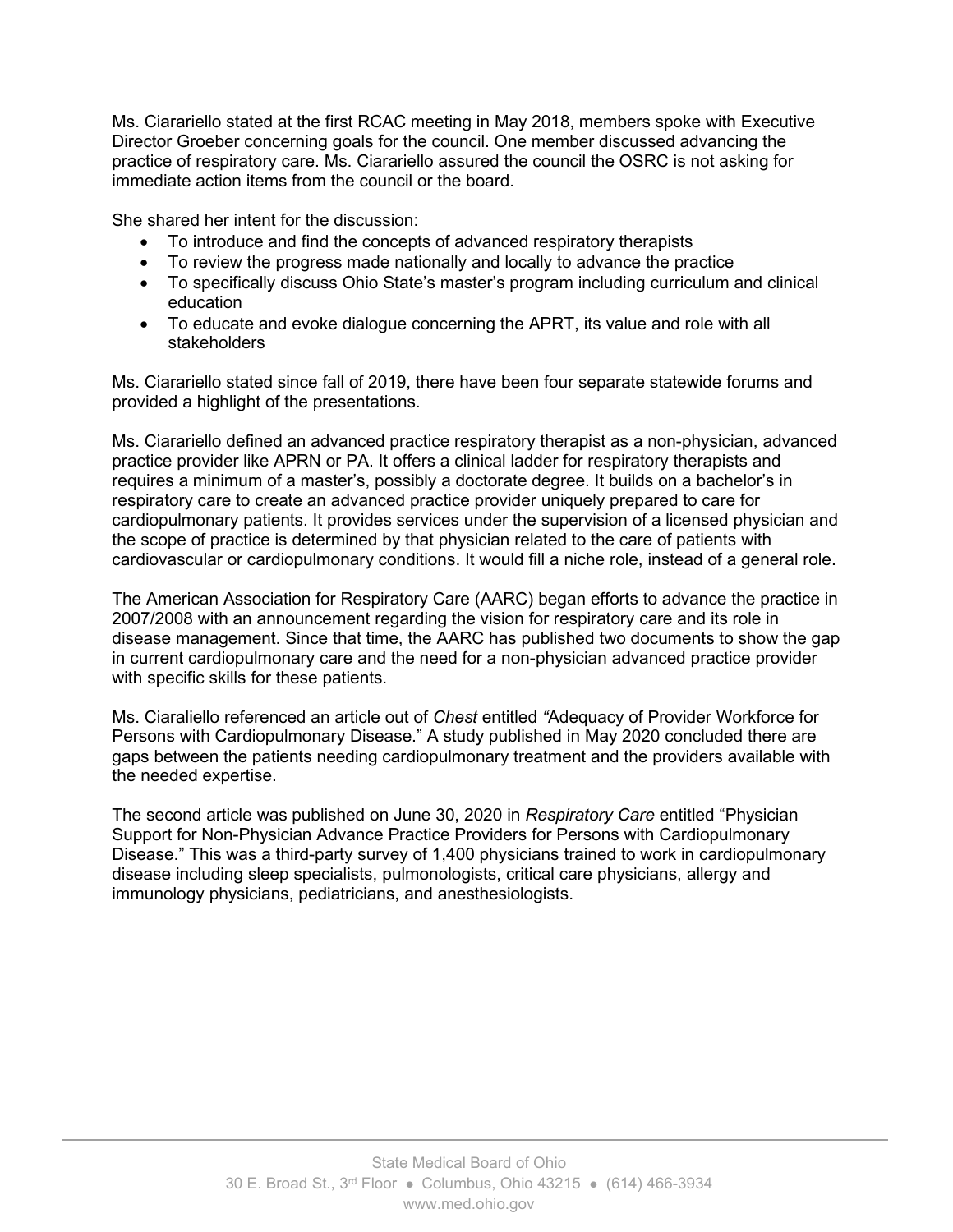In response to the question of the current need for an advanced practice provider, physicians responded in the affirmative:

| <b>Physicians</b>        | Percentage   |
|--------------------------|--------------|
| Sleep specialists        | 91.5 percent |
| Pulmonologists           | 75 percent   |
| Critical care physicians | 71 percent   |
| Allergy and immunology   | 63 percent,  |
| Pediatricians            | 61 percent   |
| Anesthesiologists        | 53.5 percent |

In response to the question of an advanced practice provider to meet the future need, physician physicians responded in the affirmative:

| <b>Physicians</b>        | Percentage   |
|--------------------------|--------------|
| Sleep specialists        | 91 percent   |
| Pulmonologists           | 83.5 percent |
| Critical care physicians | 77 percent   |
| Allergy and immunology   | 71 percent,  |
| Pediatricians            | 69.5 percent |
| Anesthesiologists        | 59 percent   |

Ms. Ciaraliello reiterated the results suggest there are a majority of specialists that care for cardiopulmonary patients and have an interest in an advanced provider with specific expertise. In reviewing current and future need in relation to in-patient and outpatient, about 70 percent were interested in current need and between 72 and 77 percent for future need. The report also demonstrated the majority of respondents were interested in hiring an advanced practice provider. Providers were specifically asked for their interest even if the advanced practice provider would not be able to bill for their own direct services. The AARC is addressing this issue at the CMS level.

The AARC has developed a definition and scope for the advanced practice respiratory therapist, included in the proposed legislative language. The AARC acts as the professional organization. The Commission for the Accreditation of Respiratory Care (CoARC) is the agency that oversees accreditation of the educational program. CoARC has developed program accreditation standards that were introduced in 2016. They also developed a brief discussion of core competencies that would be expected from an advanced practice master's degree program. The full document of expectations is available on the CoARC website. The competencies and standards were developed with significant physician input, addressing competencies for inpatient environment, intensive care, mechanical ventilation, and the pulmonary environment. The standards have been endorsed by the American College of Chest Physicians, The American Thoracic Society, and the American Society of Anesthesiologists. The third group that credentials respiratory therapists is the National Board for Respiratory Care (NBRC). It is committed to developing the APRT competency certification and credentialing exam and has trademarked the credential RRT-APRT or APRT-RRT. All three groups have been working since approximately 2008 to move the effort forward.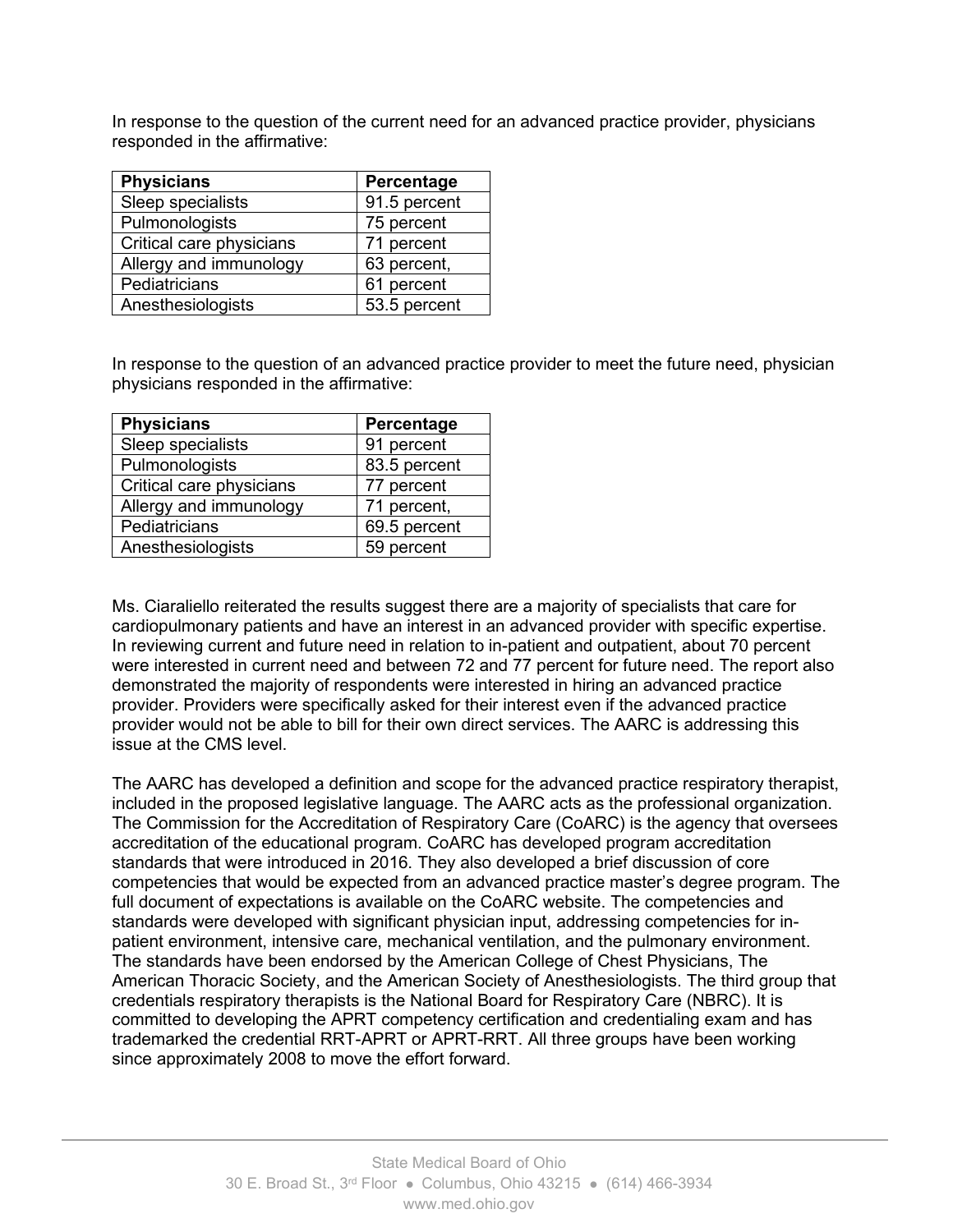The Ohio State University Respiratory Therapy Advisory Committee, which oversees the bachelor's program and master's program, has expressed frustration with the number of graduates and employees leaving the profession to pursue an advanced practice degree, such as an APRN, CRNA, or PA. The committee suggested exploring the need and developing a program for advanced practice in Ohio. The committee also conducted a survey in 2012 that showed the need in Ohio.

Ms. Ciaraliello pointed the council to a publication in *Respiratory Care Education Annual* from 2014. With the information, the committee gave approval to pursue the APRT curriculum if they could secure physician support for the training and clinical education. The program received approval from the university, the Department of Education, and CoARC accreditation. This is the first APRT program in the country and it has a capacity of 15 students per year. The first class started in January 2020 and has 7 students enrolled. Graduation is expected in 2021.

Ms. Ciaraliello pointed the council to the OSU curriculum in the materials. They have collaborated with the doctoral programs in the college of health sciences and the advanced practice nursing program. The first required class is Evidence Based Practice: Critical analysis of measurement and diagnostic test and the second semester they take Evidence Based Practice 2: Critical analysis of intervention research and systematic review. Both courses are expected for anyone in a graduate master's level or doctorate level program. The students are taking three of the same courses required by APRNs: pathophysiology of altered health state, advanced health assessment and advanced pharmacology. All of their clinical education is provided by physician faculty at OSU Wexner Medical Center and Nationwide Children's Hospital, with the option to choose an adult or pediatric track.

The OSRC was the first in the country to require associate degrees for respiratory therapists in 1997, which made all respiratory therapists registry eligible. The RRT credential assesses the ability to make decisions to implement protocol-based care. Ohio was the first state for licensure in 2015 and had no opposition. When beginning the process for licensing APRTs in Ohio, the OSRC met with Medical Board staff in July 2019 to let them know about the upcoming efforts. It also announced education forums for the fall of 2019. The goal of the regional forums was to educate all stakeholders and be a collaborative, multi-disciplinary setting. A variety of people attended.

The last session was held on August 25, 2020. The OSRC shared the proposed language for the Legislative Service Commission (LSC). Soon, the association intends to seek a legislative sponsor. Ms. Ciaraliello shared key sections of the language.

#### APRT definition: *An individual who holds a current valid license issued under this chapter but authorizes the practice of respiratory care as an advanced practice respiratory therapist.*

License to practice as an APRT: *Providing to individuals and groups care that required knowledge and skills obtained from an advanced formal education, training, and clinical experience. Such care includes performance of services delegated by a supervising physician and diagnosis and treatment of patients with cardiopulmonary disease or condition including prescribing, ordering, securing, personally furnishing, and administering drugs and medical devices*

Ms. Ciaraliello read the qualification description and explained that the APRT would need to enter into a supervision agreement with a physician.